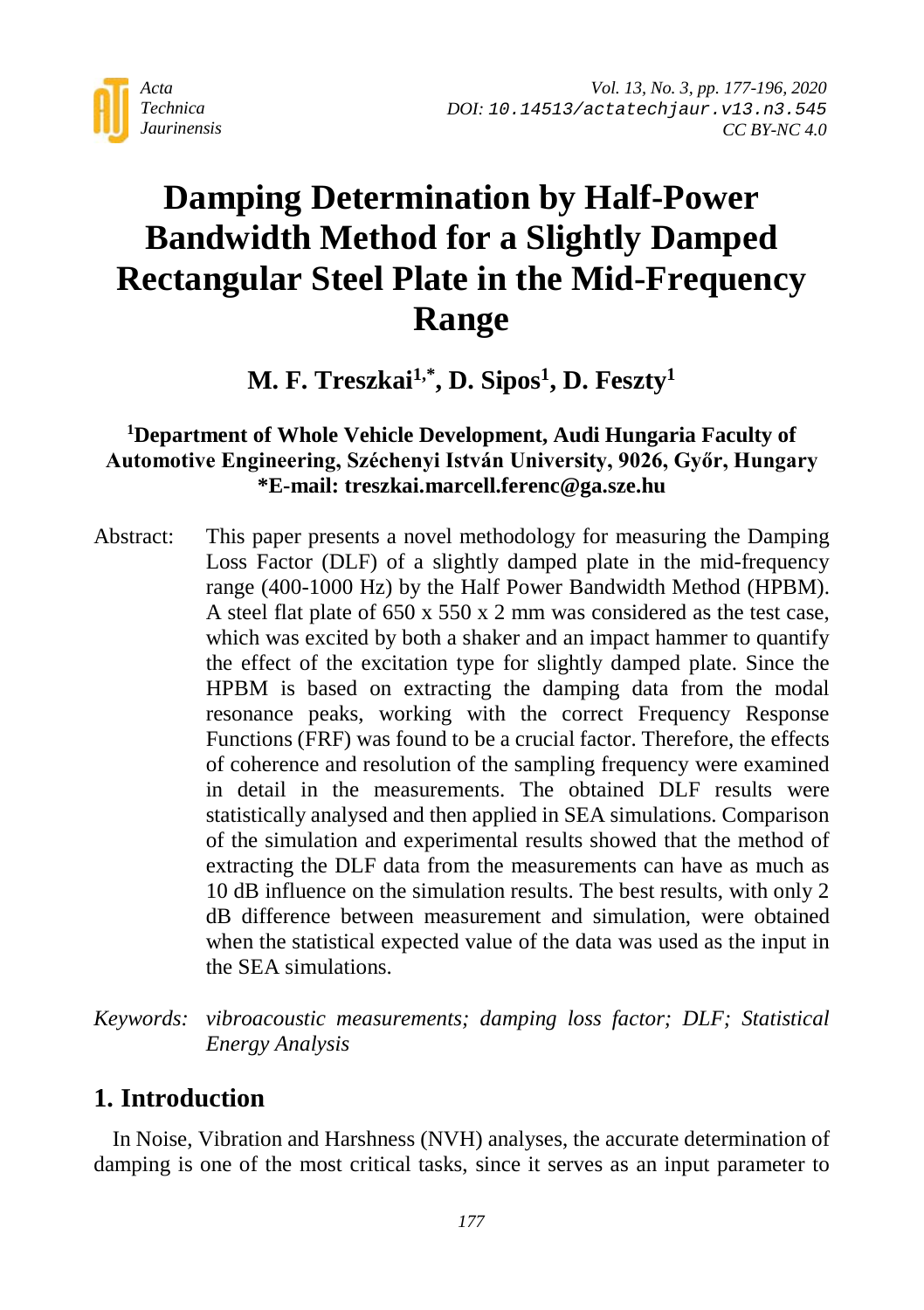vibroacoustic simulations, let them be either of Finite Element Method (FEM) or Statistical Energy Analysis (SEA) type. Thus, the precision of the damping data applied can compromise the accuracy of the simulation results. In general, damping is characterised by the Damping Loss Factor (DLF), which can be determined either from the database of the actual simulation software, experimentally from measurements or from look up tables. The most accurate way to evaluate the DLF for a given structure is to calculate it from measurements.

In Statistical Energy Analysis simulations, DLF is an especially important input parameter, since the response results depend directly on the damping value. Eq. 1 shows the basic formulation of the Power Injection Method (PIM), which is the foundation for SEA simulation methods. According to this, the power injection for an individual subsystem is the following [1]:

$$
\Pi_{in} = \omega E \eta \tag{1}
$$

where  $\Pi_{in}$  is the power, which is injected into the subsystem,  $\omega$  is the angular frequency, *E* is the kinetic energy of the subsystem, and  $\eta$  is the Damping Loss Factor of the subsystem. This highlights, that the value of DLF is crucial from simulation accuracy point of view for SEA.

Table 1. shows an overview of the literature, related to determining the damping parameters for simplified systems or plates. As one can see from it, there have been numerous papers published on the experimental determination of Damping Loss Factor, but the measurement methods used were quite diverse. Beyond this, only a few papers comment on the statistical distribution of the DLF values or investigate the effect of the experimental results in simulations. In addition, none of the papers makes a correlation between the way how the boundary conditions are realized or their effect on DLF. In summary, no prior literature has investigated the following parameters simultaneously: 1) the correlation between the measurement boundary conditions and the change of DLFs, 2) the statistics of the damping values, 3) comparison of simulation and experimental results.

Therefore, the aim of this paper is to formulate guidelines for the determination of the damping for an extremely sensitive, slightly damped steel plate in the midfrequency region (400-1000 Hz) with simultaneous consideration of the effect of the realisation of the boundary conditions, the statistics of the measured date and a comparison between SEA simulations and experiments. The paper starts with examining the most important parameters for correct shaker excitation as well as its limitations. Comparison to impact hammer excitation is provided too. In this paper, damping is determined via the Half-Power Bandwidth Method, while the uncertainty of the DLF values will be statistically evaluated and applied in SEA simulations. Finally, comparison of the simulations and experiments is provided.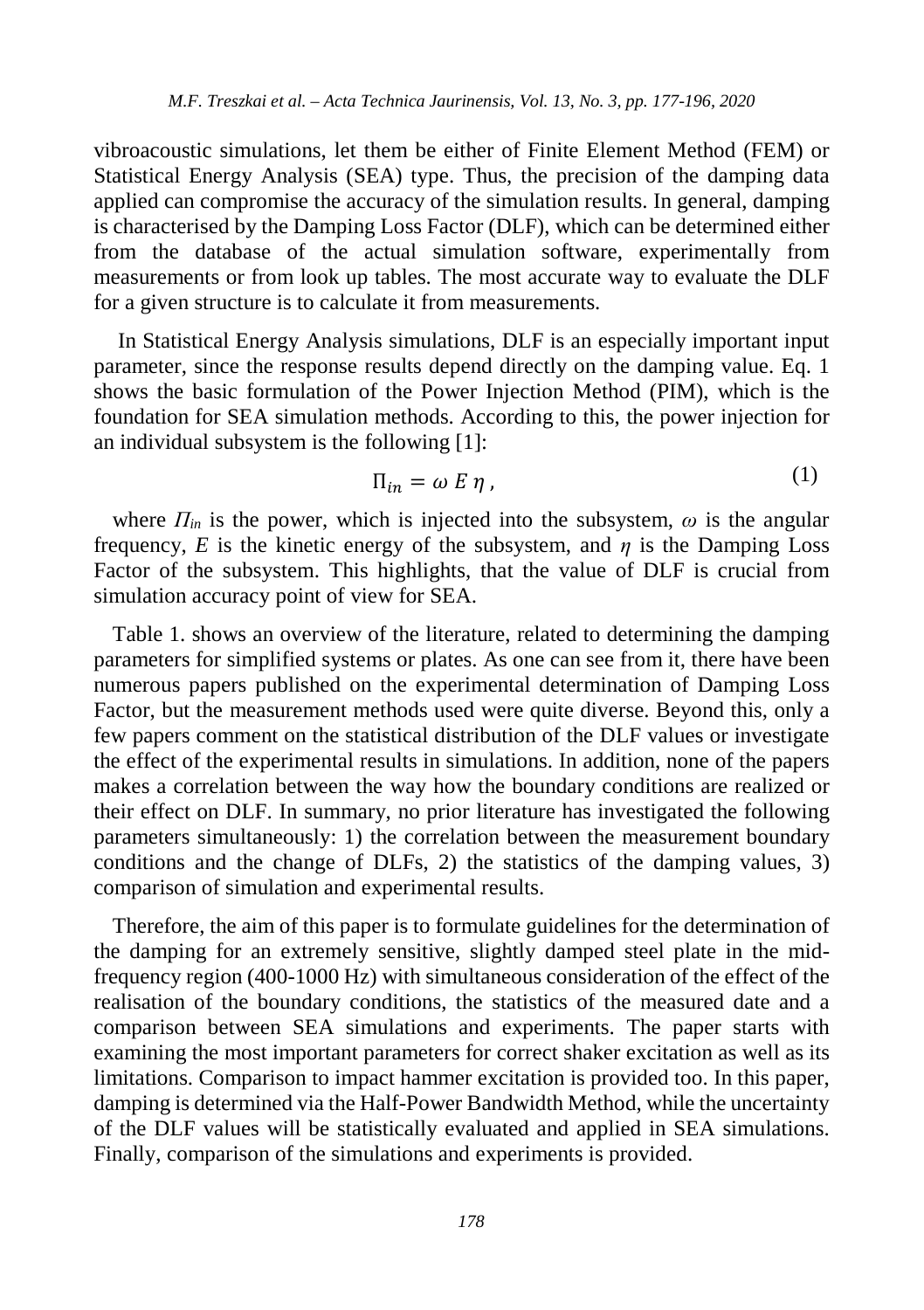| Paper                                 | <b>Examined</b><br><i>structure</i>           | <b>DLF</b><br>determination<br>method                      | <b>DLF</b><br>statistics | <b>Measurement</b><br>sensitivity study | <b>SEA</b><br>simulation<br>comparison |
|---------------------------------------|-----------------------------------------------|------------------------------------------------------------|--------------------------|-----------------------------------------|----------------------------------------|
| J. Petrik.<br>et al., 2016 [2]        | Plywood<br>plate                              | Impact test,<br><b>DRM</b>                                 | Yes                      | N <sub>o</sub>                          | No                                     |
| М.<br>Bustamante, et<br>al., 2016 [3] | Steel.<br>Aluminum<br>plate, Beam             | Shaker test,<br>HPBM, PIM                                  | Yes                      | Yes                                     | No                                     |
| M.B. Mandale,<br>et al., 2015 [4]     | Metal and<br>Composite<br>plates              | Impact test,<br><b>HPBM</b>                                | No                       | N <sub>0</sub>                          | No                                     |
| A.A. Jadhav,<br>et al., 2015 [5]      | Glass plate                                   | Impact test,<br><b>HPBM</b>                                | No                       | Yes                                     | No                                     |
| R. Cherif, et<br>al., 2015 [6]        | Aluminum<br>and<br>composite<br>plates        | Shaker test,<br>LDV; PIM,<br>HPBM, DRM,<br><b>IWCM</b>     | N <sub>0</sub>           | Yes                                     | N <sub>o</sub>                         |
| M. Jaber, et<br>al., 2014 [7]         | Composite<br>plate                            | Shaker test,<br>Laser<br>Vibrometer;<br>PIM, HPBM          | Yes                      | Yes                                     | No                                     |
| L. Zoghaib, et<br>al., 2013 [8]       | Aluminum<br>plate                             | Acoustic<br>excitation, Laser<br>Vibrometer;<br><b>DRM</b> | Yes                      | Yes                                     | No                                     |
| N. Schiller, et<br>al., 2010 [9]      | Composite<br>cylinder                         | Shaker test,<br>Laser<br>Vibrometer;<br><b>DRM</b>         | Yes                      | No                                      | Yes                                    |
| R. Cabell, et<br>al., 2009 [10]       | Curved,<br>stiffened<br>sidewall              | PIM, Manual<br>DRM,<br><b>Automated DRM</b>                | Yes                      | No                                      | No                                     |
| N.K. Mandal,<br>et al., 2004<br>[11]  | Steel plates,<br>damping<br>layers            | Shaker test,<br>accelerometer<br><b>HPBM</b>               | N <sub>o</sub>           | No                                      | N <sub>o</sub>                         |
| M. Iwaniec,<br>2003 [12]              | Loudspeaker<br>shaker test;<br><b>DRM</b>     | Loudspeaker,<br>shaker test; DRM                           | Yes                      | Yes                                     | No                                     |
| P.R.Mantena,<br>1996 [13]             | Polyester,<br>Epoxy,<br>Aluminum,<br>Graphite | Impact test, Eddy<br>current probe;<br><b>HPBM</b>         | No                       | No                                      | No                                     |

*Table 1. Review of the literature related to damping determination via experiments.*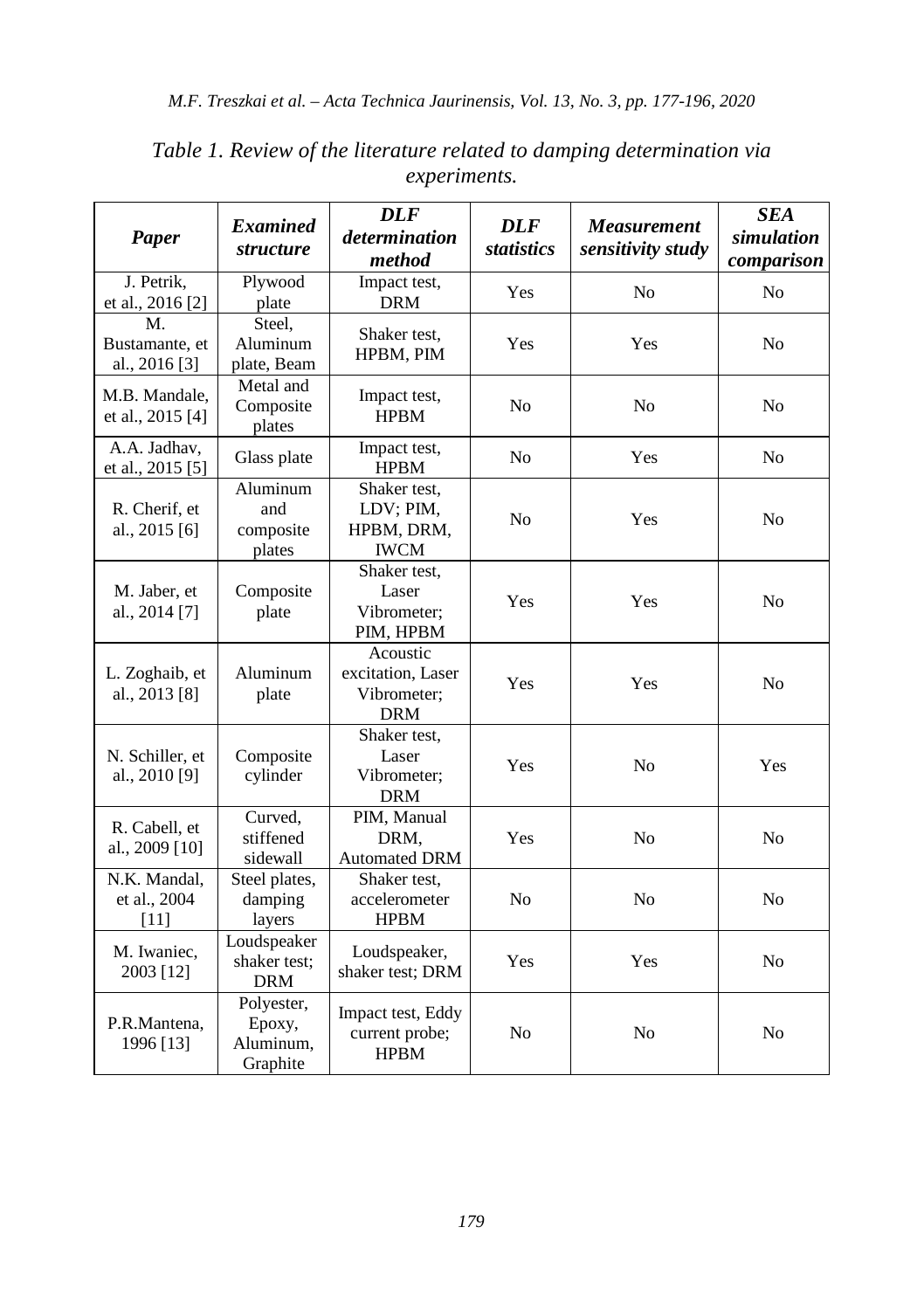### **2. Damping determination from measurement**

There are several methods to determine the DLF experimentally, from which the three most commonly used ones are: the Power Injection Method (PIM), the Decay Rate Method (DRM), and the Half Power Bandwidth Method (HPBM) [2] [7].

The Power Injection Method is based on the Statistical Energy Analysis's powerbalance equations. According to the definition, the DLF is equal to the ratio of the input power and of the product of the total energy of the subsystem and angular frequency. Rearranging eq. (1) allows to express the DLF as:

$$
\eta = \frac{\Pi_{in}}{\omega E},\tag{2}
$$

This method requires the input power identification during the measurement, thus the input force and the input velocity, must be simultaneously measured. For shaker excitation the usage of an impedance head is required, while for impact excitation an accelerometer close to the hammering point is necessary. To identify the total energy of the subsystem, one must consider several spatial averagings over randomly located response points on the structure. This method is less accurate for low frequencies, and not suitable for extremely lowly damped systems [1] [14].

The second method is the Half Power Bandwidth Method, in which the DLFs are determined from the resonance peaks of the individual modes. It is related to the modal behaviour of the structure. In order to reduce the experimental error during the estimation of the DLF, the averaging over several excitation and response points is required. This method uses the Frequency Response Function (FRF) directly to calculate the 3 dB drops from the resonance peaks, as shown in Fig. 1. [15] [16].



*Figure 1. DLF determination from half-power bandwidth from the resonance peak.*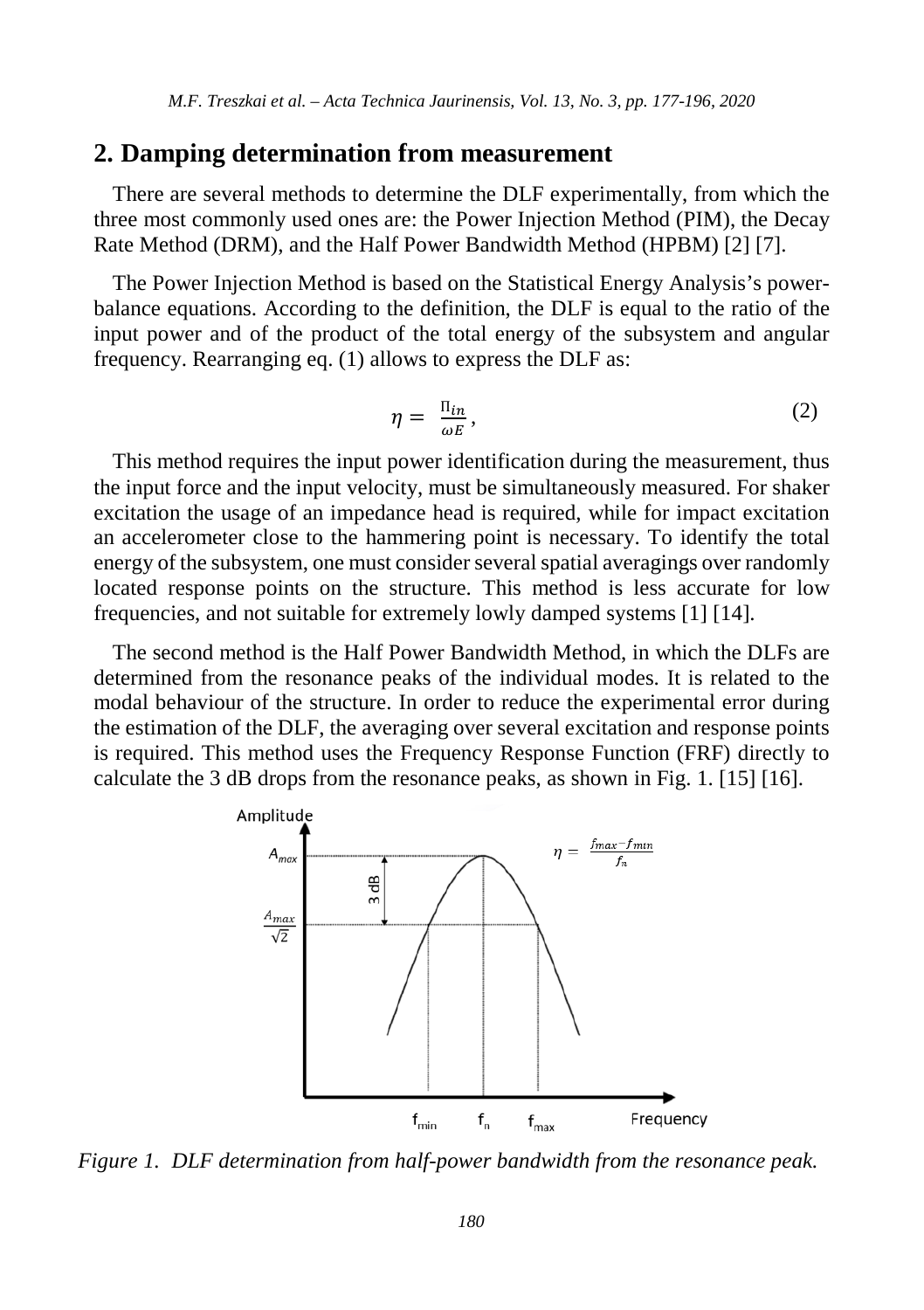Since this method is based on the individual peaks, the modal density must be taken into account. If this is too high, the peaks coincide and make impossible the use of this method [6]. Eq. (3) provides a guideline for choosing gives the *∆f* that represents the minimum distance of the two modes next to each other [1]:

$$
\Delta f < 3 \eta \, f \tag{3}
$$

If the modes are too close to each other, one should determine the DLF in another way, such as the third method, the Decay Rate Method (DRM). This is based on evaluating measurement data in the time domain. In general, the excitation comes from impulse source, and the resultant slope of the decay measured in  $dB/s -$  is termed the Decay Rate (DR) [5]. Fig. 2. illustrates the measurement grapically.



*Figure 2. Theoretical background of the Decay Rate Method [2].*

The damping loss factor from the decay rate will then be the following [6]:

$$
\eta = \frac{DR}{27.3 f},\tag{4}
$$

Several excitation and response points should be applied over the structure, to get the spatial average over different mode shapes. The DRM is suitable for lightly damped structures, with  $\eta$  < 0.1 [2].

### **3. Measurement**

In this section the shaker and impact measurement set-ups will be introduced. The considered test case was a rectangular plate with the size of 650 x 550 x 2 mm. Theoretically, all modes should be excited to get the correct DLF of a structure. For this reason, 16 response points were used per excitation point. However, in order to avoid too much added mass to the plate, only 4 accelerometers were used per measurement at any given time [17], thus one excitation point was measured four times. In all measurements, three different excitation points were used to get a large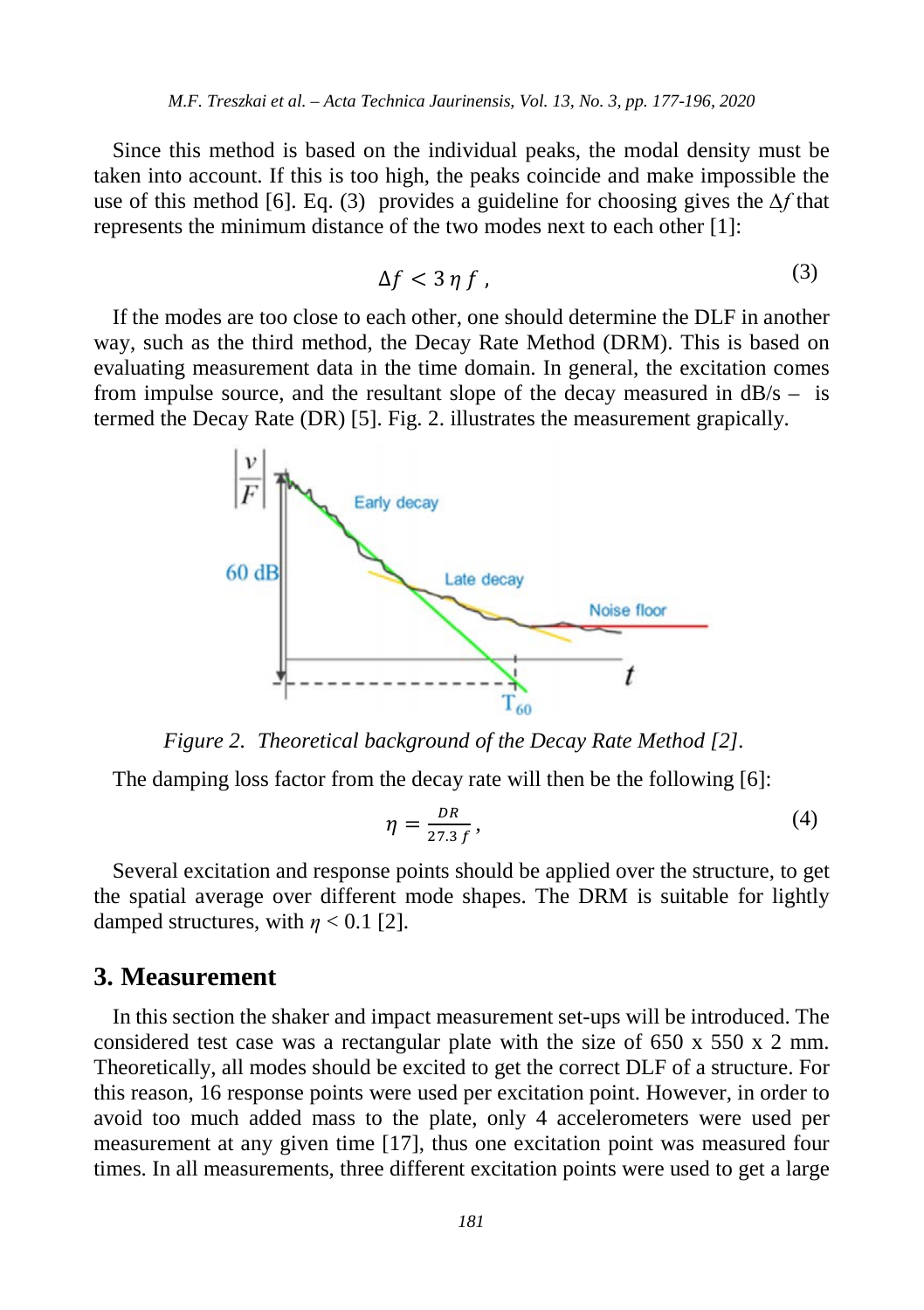number of DLF samples and thus to reduce the experimental error [1]. Free-free boundary conditions were applied, and to ensure these, the plate was hanged on a bungee cord with silicone inserts. The investigated frequency range was the midfrequency range (400 Hz – 1 kHz), since a) it is a challenging, yet interesting range for many industrial sectors to capture and b) the SEA simulation method itself does not work below this range due to its nature [18].

The source of the excitations were: a) electromagnetic shaker, with a periodic chirp signal and b) impact hammer. Fig. 3. represents the schematic diagram of the measurement setups.



*Figure 3. Schematic diagram of the measurement system: a) shaker testing, b) impact testing.*

The measurement was performed with the Siemens LMS measurement system. The response was measured by lightweight ICP accelerometer sensors (piezoelectric, B&K, Type 4519-003) weighing 1.5 grams each. The impedance head was PCB Piezotronics, Type 3321. The impact hammer was PCB Piezotronics (Model Number: 086C03) with hard rubber head.

The shaker excitation range was between  $282 - 1280$  Hz. The frequency resolution of the measurement was 0.039 Hz, and Hamming windowing technique was applied [16]. In the impact measurement case, the pre-trigger time was adjusted to about 0.02 sec, while the trigger force was 20 N. The impact force spectrum was capable up to 1.8 kHz.

#### **3.1. Shaker testing**

The Half-Power Bandwidth Method was used to determine the DLF values. Since, this method is based on the Frequency Response Function, every factor influencing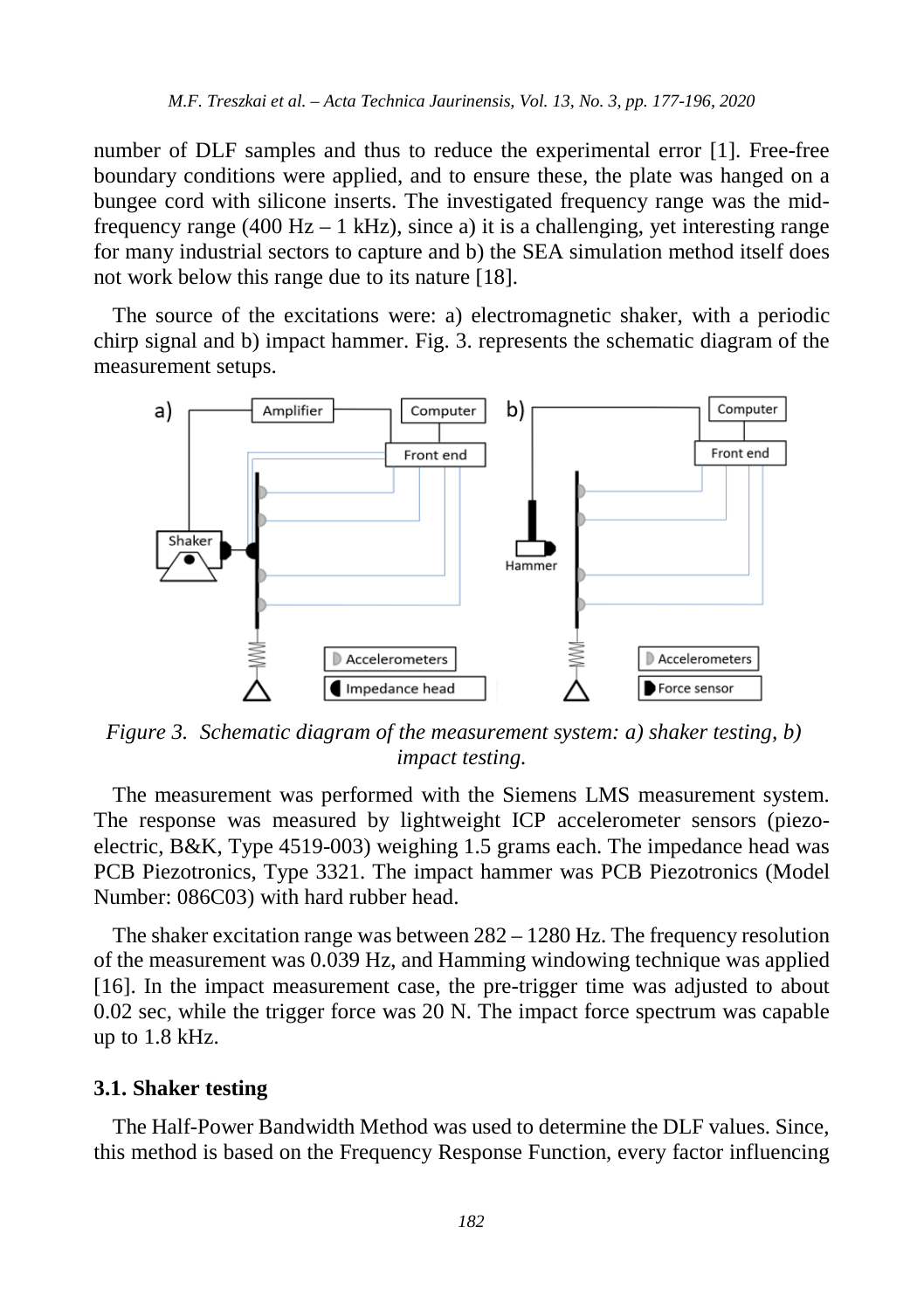the FRFs can also influence the DLF values. Thus, in this subsection, the parameters influencing the FRF's will be introduced.

#### 3.1.1. Coherence

The coherence basically shows that how much of the output signal comes from the input signal, i. e. the presence of any other disturbing signals. These other signals can be for example the consequence of poor hanging conditions, noise in the system or resonances. The definition of the coherence is [15] [19]:

$$
\gamma_{xy}^2(f) = \frac{|G_{xy}(f)|}{G_{xx}(f)G_{yy}(f)},\tag{5}
$$

where x is the signal at the input, y is the signal at the output,  $G_{xx}(f)$  is the autospectrum of *x*,  $G<sub>yy</sub>(f)$  is the auto-spectrum of *y*, and the  $G<sub>xy</sub>(f)$  is the cross-spectrum of the *x* and *y* signals [15]. Therefore, the perfect relationship between input and output would give the coherence value of 1. The coherence must be reasonable in order to get clear FRF curves, so if the signal is too noisy then the FRF would be inaccurate to identify the proper DLF values.

The flexible suspension in not enough to get a good coherence curve, because of the metal-metal friction between the hook and the washer. In order to eliminate this phenomenon, silicone inserts were used (Fig. 4.), which had a quite significant impact on the coherence curves as illustrated in Fig. 5.



*Figure 4. Silicone insert was used between the hook and washer to avoid the metalmetal friction.*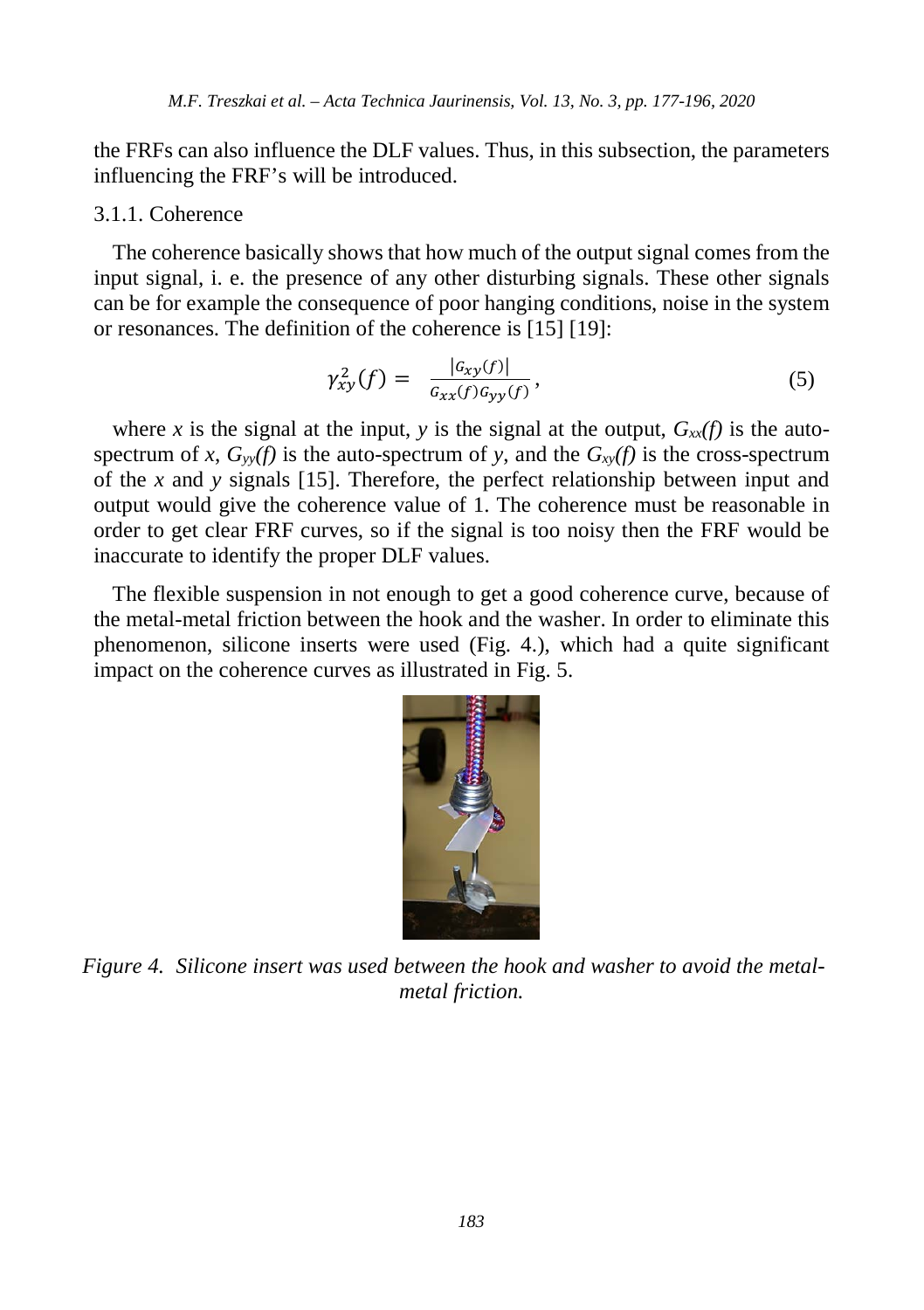

*Figure 5. Coherence curves of the same measurement points a) with the silicone inserts b) without the silicone insert.*

Although, this structure is a linear system, under a certain excitation force, the input signal can become too low compared to the noise level. This can also cause a problem at the output side, because the responses can be out of the sensitivity range of the accelerometers. This should be taken into consideration when conducting measurements, because this can have significant effect on the FRF curve, as shown in Fig. 6.



*Figure 6. Effect of sensor sensitivity on the DLF values at 501.17 Hz. Green curve: reference measurement with appropriate excitation force. Red curve: low input force, the sensor sensitivity is out of its sensitivity range. Top right shows the DLF values, the difference is 18%.*

As Fig. 6. shows, the amplitude of the resonance peaks is overestimated if the input force is smaller than the ideal one from the accelerometer sensitivity point of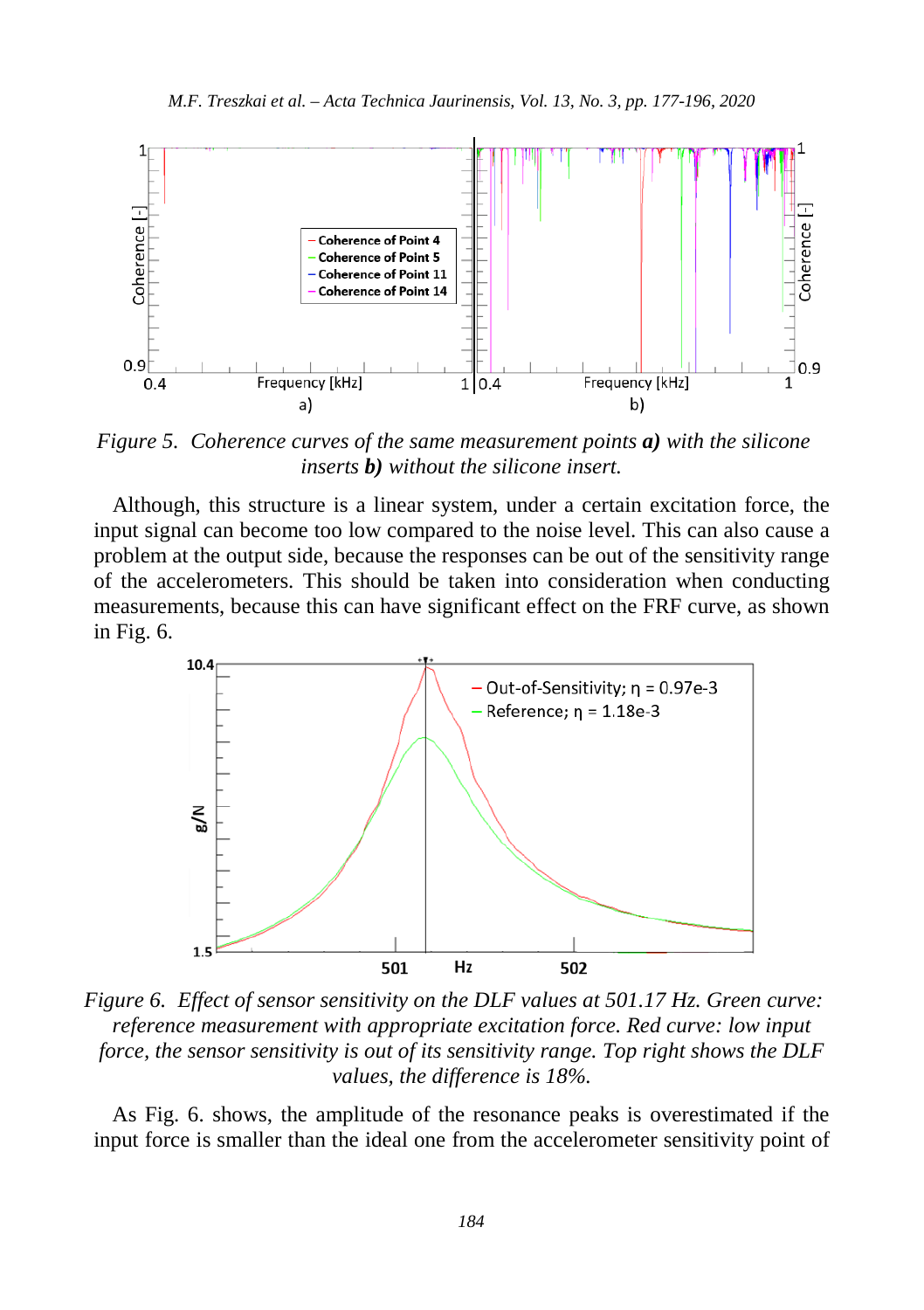view. The red curve contains more noise than the green one, moreover its damping value has also changed.

#### 3.1.2. Effect of sampling frequency resolution

The resolution of the resonance peak is a key factor in order to get smooth response curves and accurate damping values. In order to determine the proper DLF value, with the Half Power Bandwidth Method the frequency resolution must be appropriate. According to Lyon et al. [1] the following equation can be used to determine the required sample points:

$$
N > \frac{20}{\eta},\tag{6}
$$

where *N* is the number of the sample points per channel, and  $\eta$  is the DLF value. During the measurements, most of the DLF values were around  $\eta = 0.0008$ , which requires at least 25,000 sample points, while in the fine measurement case 32,000 spectral lines were used. The problem is that it is difficult to know a-priori the expected DLF value, so it might be required to perform a preliminary-measurement to check the Nyquist circle. If the frequency resolution is not satisfactory, the Nyquist-circle will be angular instead of circular. The aim would be to get a perfectly rounded circle. In the fine case, the frequency resolution was well-resolved, with 0.039 Hz. As a comparison, a coarse resolution case was applied with an order of magnitude larger frequency resolution i.e. 0.39 Hz. Fig. 7. shows the Nyquist diagram of the FRFs for the fine and coarse frequency resolutions at a resonance peak around 501 Hz.



*Figure 7. Nyquist diagram for one resonance peak at 501 Hz. Green curve is the fine resolution (0.039 Hz), red curve is the coarse frequency resolution (0.39 Hz).*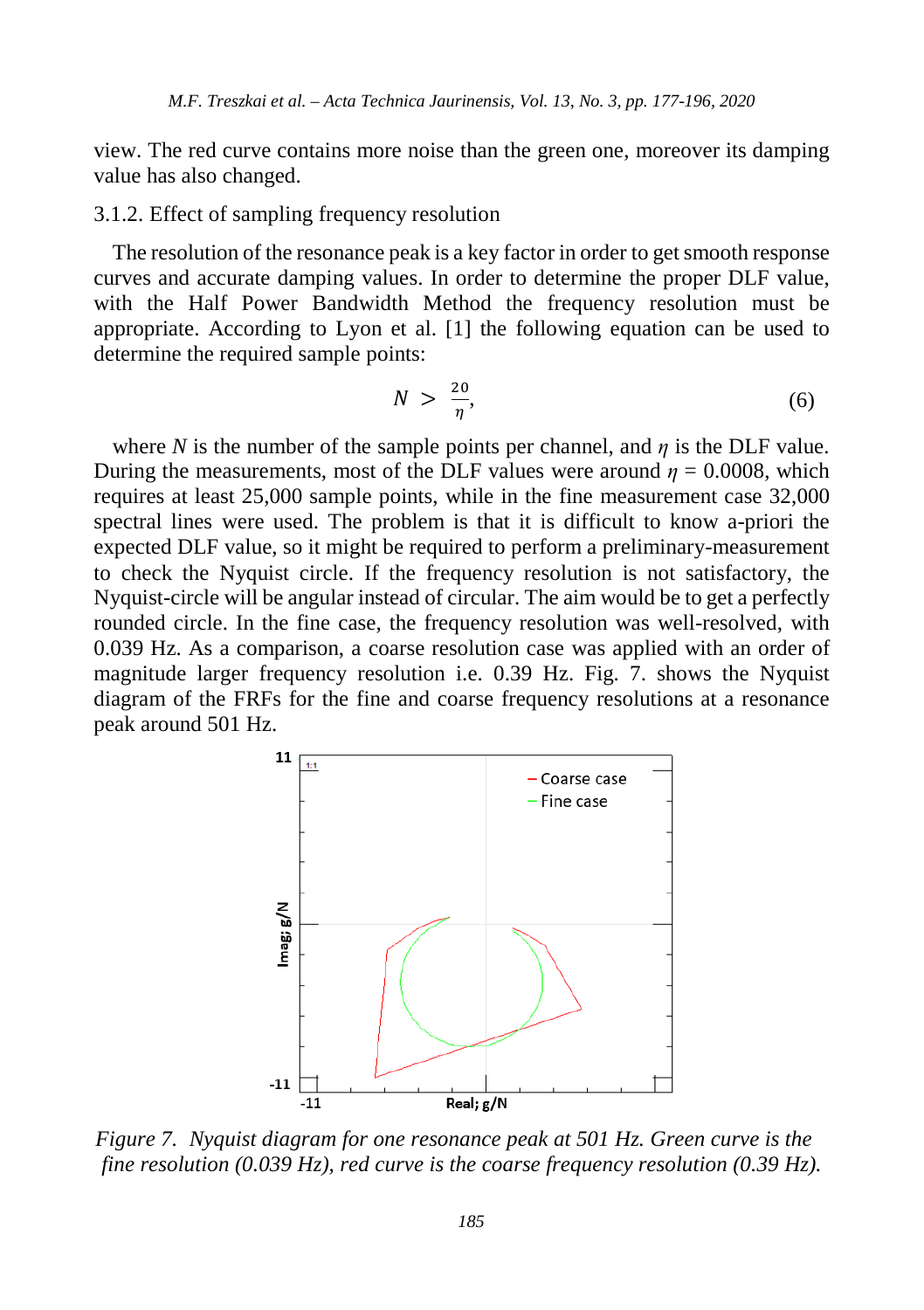The same resonance peaks are visualized in Fig. 8. in an Amplitude-Frequency diagram with DLF values at 501 Hz. As one can see, the frequency of the peak is shifted, and the amplitude of the peak is also changed by the frequency resolution. Consequently, the DLF value also changed, when the frequency resolution was coarse.



*Figure 8. FRF curves with the DLF values around 501 Hz. Green curve represents the reference case with fine frequency resolution (0.039 Hz), while the red curve the coarse frequency resolution (0.39 Hz). Top right corner shows the DLF values. The peak of the green curve has at 501.16 Hz while the red curve has at 501.25 Hz.*

Although during the shaker test every important parameter was taken into consideration, the connection of the shaker gave too much additional damping to the system. To avoid this phenomenon, impact testing was tested. At lower frequencies, this effect is not too conspicuous but over 500 Hz the amplitude of the resonance peaks was changed and shifted, as depicted in Fig. 9.

As the results indicate, the impact excitation allows to realize the free-free boundary condition better than the shaker test since the latter one added additional stiffness and damping to the system.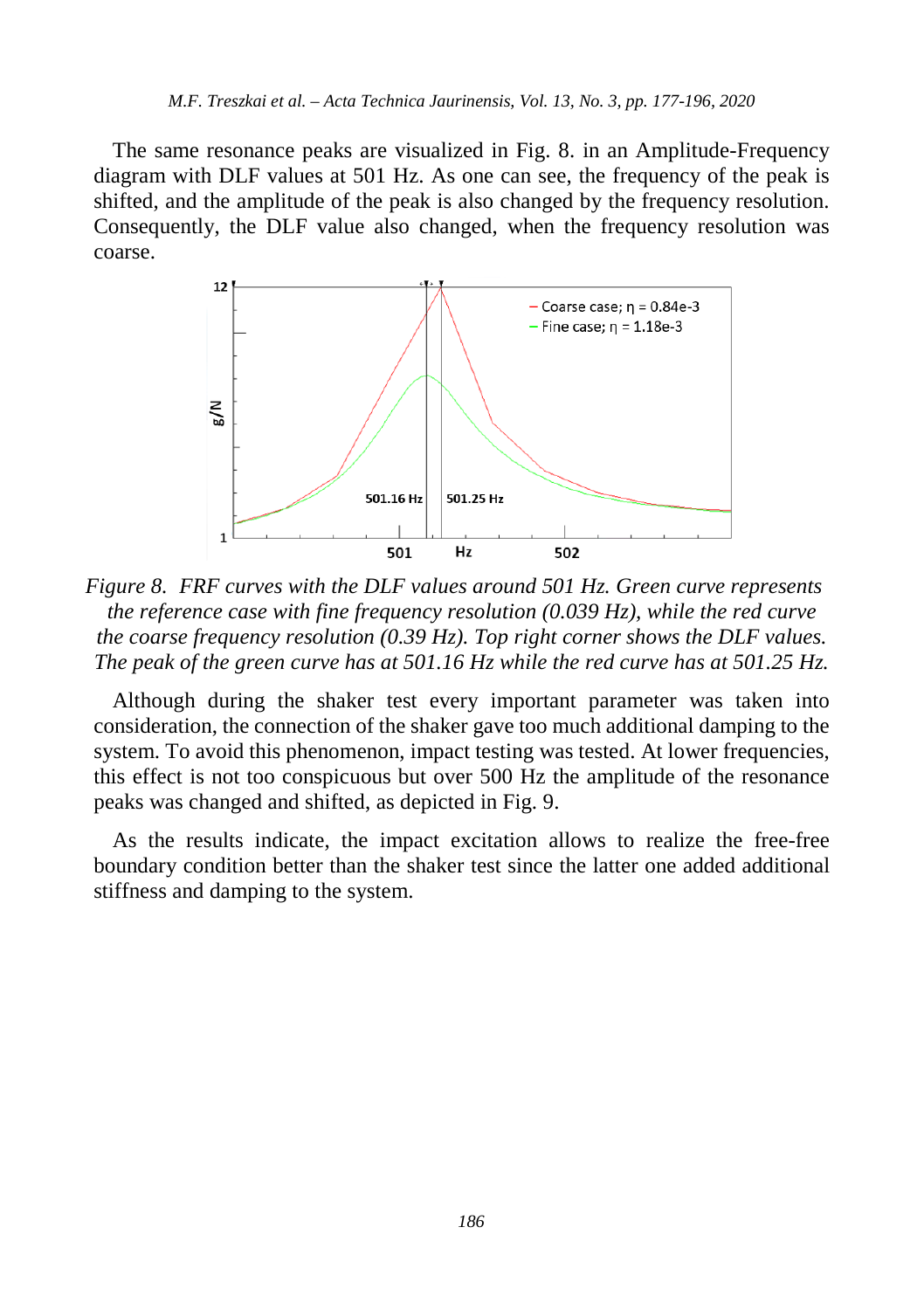*M.F. Treszkai et al. – Acta Technica Jaurinensis, Vol. 13, No. 3, pp. 177-196, 2020*



*Figure 9. RMS average of 16 response points for shaker and impact excitation cases. The excitation point and the response points were at the same locations for both cases.*

### **3.2. Impact testing**

During the impact test, all parameter setups, the boundary conditions as well as the excitation and response points were the same as in the shaker excitation case. The only difference was the way of the excitation.

Note that the impact is generated manually by a human and thus the position of the hitting points will never be exactly the same during the four averaging. Hence, the coherence of the impact tests will never be as clear as for the shaker cases, and thus the coherence curves contain lot of collapses as illustrated in Fig. 10.

One consequence of the imperfect coherence curves is that the FRF curves are not as smooth as it was for the shaker excitation case. This can be seen in Fig. 11., which shows the resonance peak at around 501 Hz for the impact hammer excitation case and at around 502 Hz at the shaker excitation case.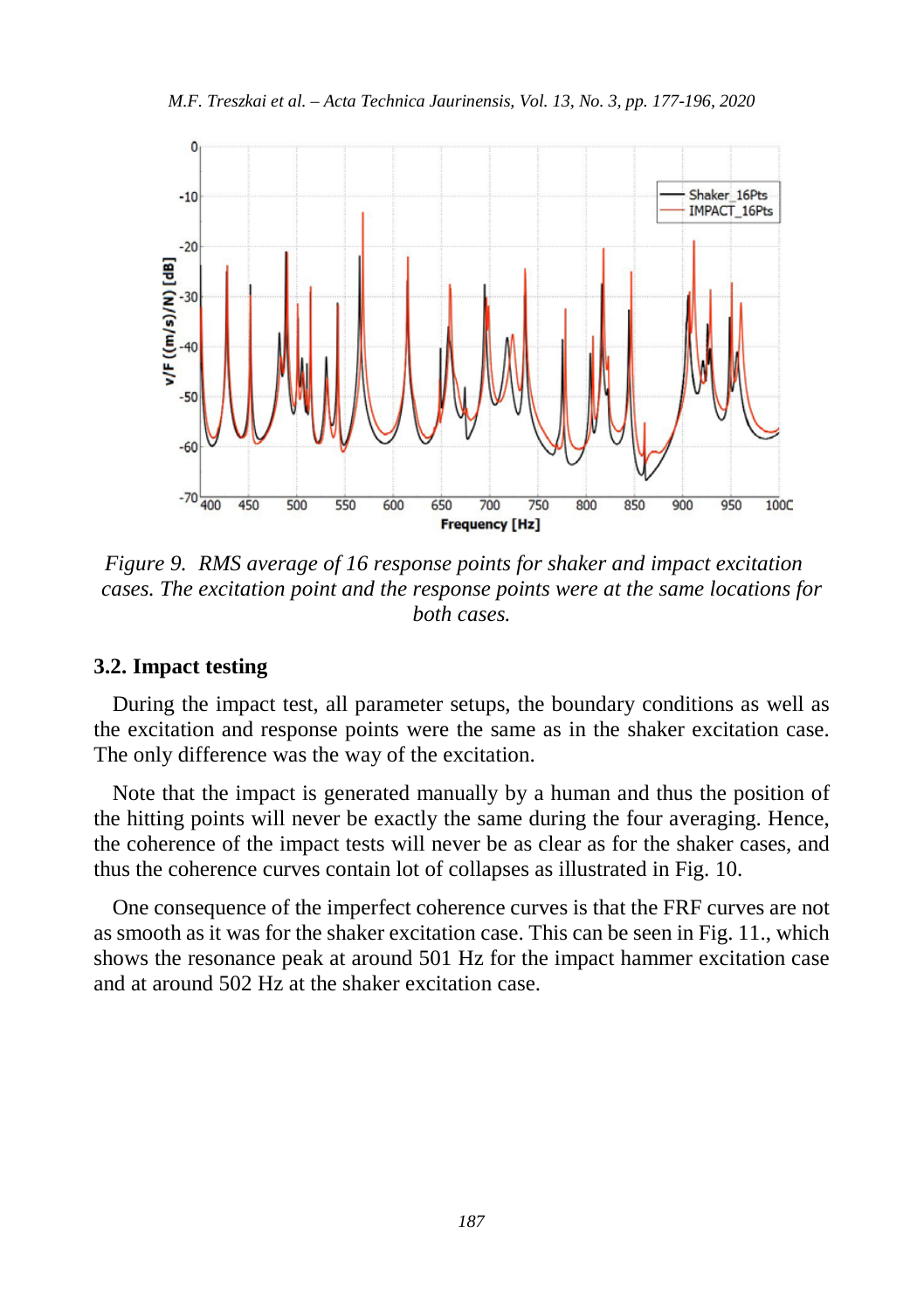*M.F. Treszkai et al. – Acta Technica Jaurinensis, Vol. 13, No. 3, pp. 177-196, 2020*



*Figure 10. Coherence curve from impact excitation at Response Point 2.*



*Figure 11. FRF curve of the impact hammer and shaker excitation cases in Point 1.*

### 3.2.1. Statistics of DLF values

The investigated frequency range was in the mid-frequency range, i.e. between 355 to 1122 Hz. These are the lower and upper borders of the investigated third octave bands. In this area the shaker connection had a great influence on the results and for this reason only the impact hammer DLF results were investigated and compared to the simulation results.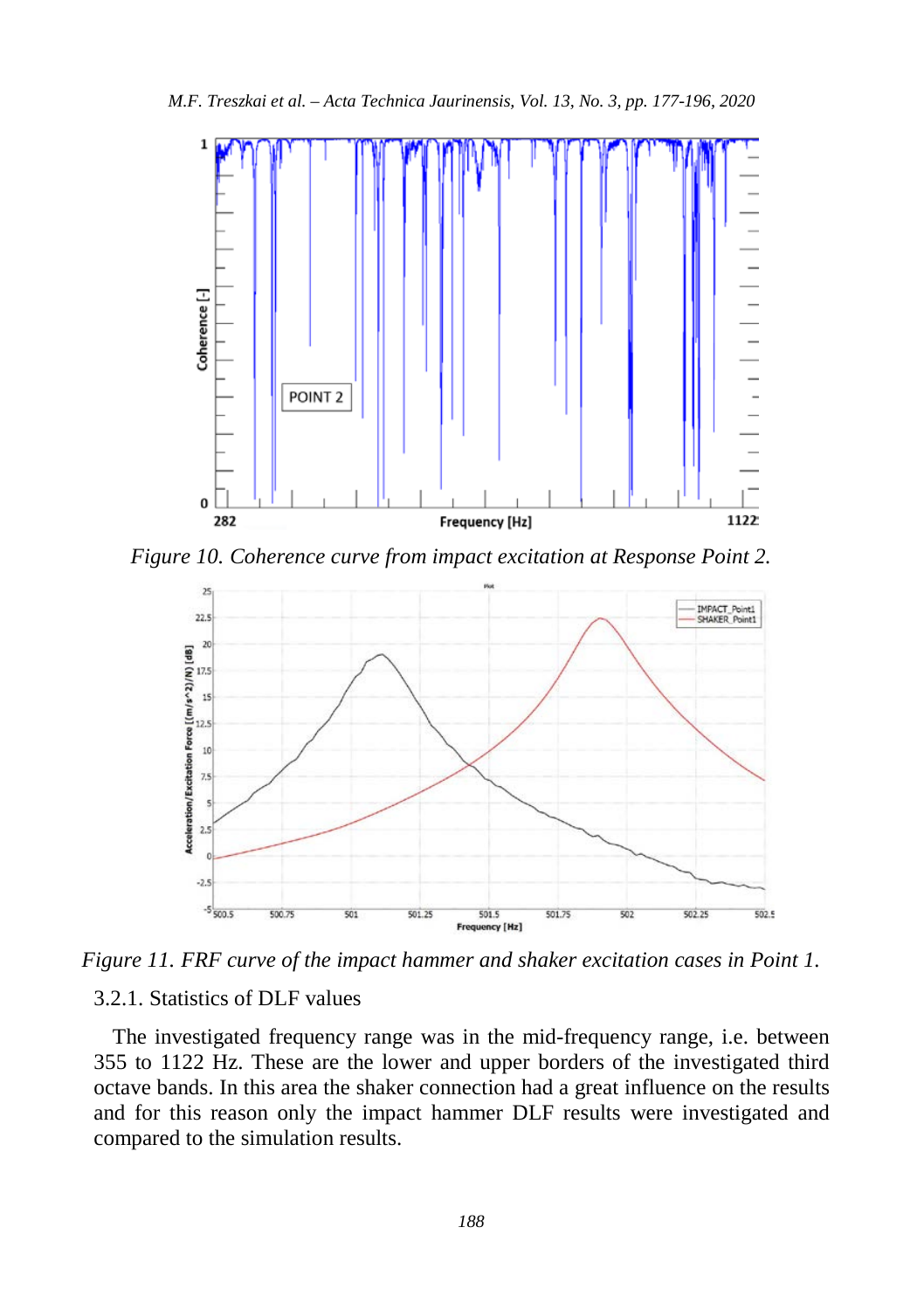However, note that according to equation (3), the modal overlapping over a certain frequency makes this method unsuitable. Interestingly, although the structure exhibited some close peaks in the last third octave band (891 - 1122 Hz), the method appeared to remain still valid for this plate. The highest frequency in the last band is 1122 Hz, and the average damping value in this band was *η* ~9.6e-4. Thus, in this case the *∆f* should be around 3.3 Hz. Note that there were some peaks close to each other, the two closest ones can be seen in Fig. 12. All others had a larger distance between them than the minimum required *∆f.*



*Figure 12. The closest peaks at the last third octave band. The ∆f between the neighbouring peaks is 2.5 Hz, while the ideal should be 3.2 Hz.*

Recall, that three different excitation points and 16 response points were used, so in total 48 FRF curves were investigated. From these curves the DLF values were calculated for each frequency band. Fig. 13. shows the average DLF values in every third octave band, for the three load cases, along with deviations.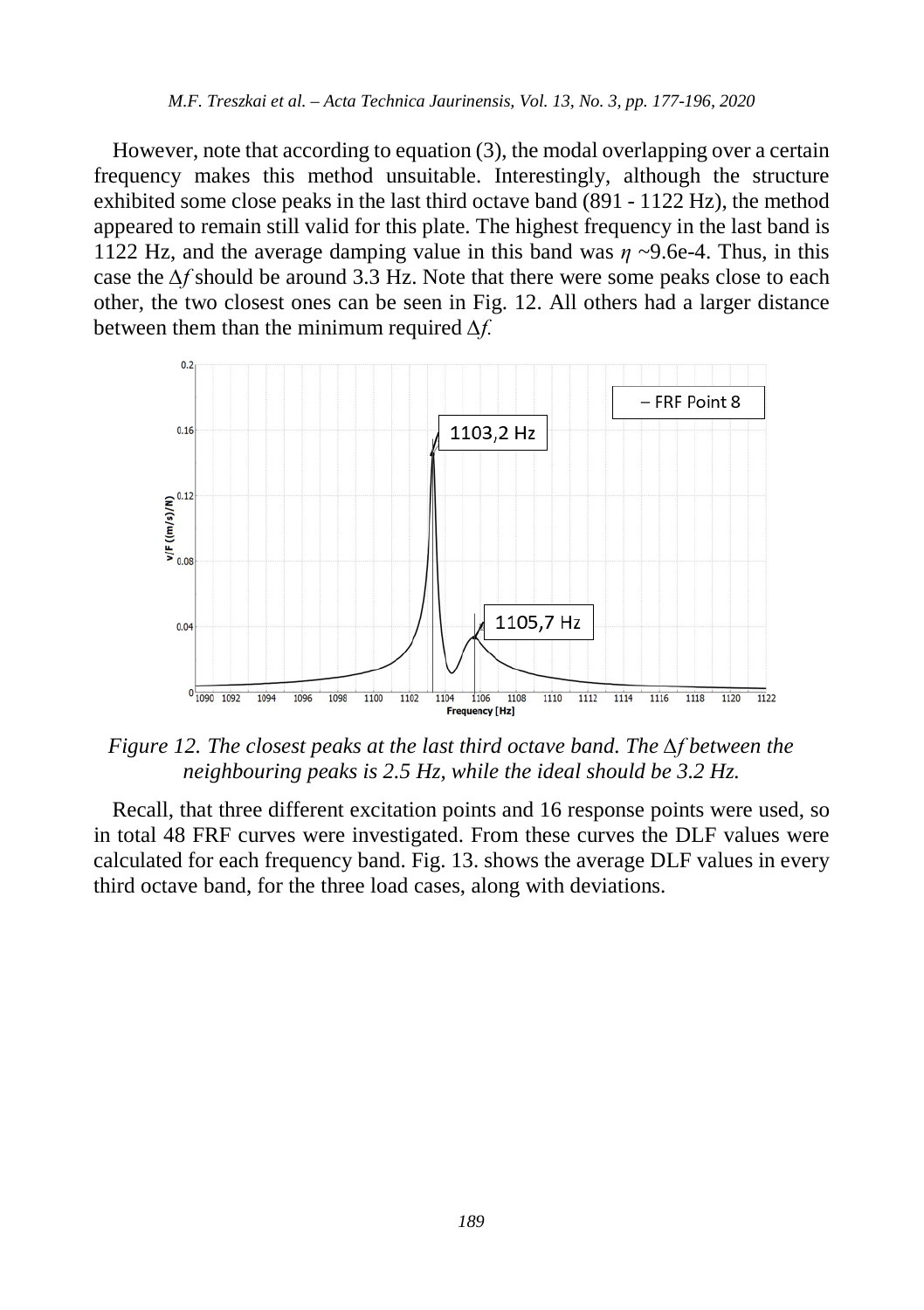*M.F. Treszkai et al. – Acta Technica Jaurinensis, Vol. 13, No. 3, pp. 177-196, 2020*



*Figure 13. Average of the DLFs with deviations. Note that 16 response points were considered for each excitation, in all 3 impact positions.*

The number of the samples is clearly sufficient to characterize the given frequency band. Note that the 400 Hz third octave band included the smallest number of samples, but still with as much as 130 datasets. In order to evaluate such large dataset, a statistical approach was used. The distribution of the data was investigated by plotting the histograms of each third octave bands. The Kolmogorov-Smirnov (K-S) goodness test of fitting data to theoretical distribution was performed. The histograms showed that the samples were skewed, thus lognormal distribution was assumed in the K-S test. The statistics calculated can be expressed as [9]:

$$
D_n = \sup |F_n(x) - \phi(x)|; -\infty < x < \infty,\tag{7}
$$

In case of  $D_n \geq D_{crit}$ , the null hypothesis can be rejected. The K-S test of fitting the data to the theoretical distribution showed that the null hypothesis – stating that the data shown by Fig. 14. come from a lognormal distribution – cannot be rejected at 95% significance level [2].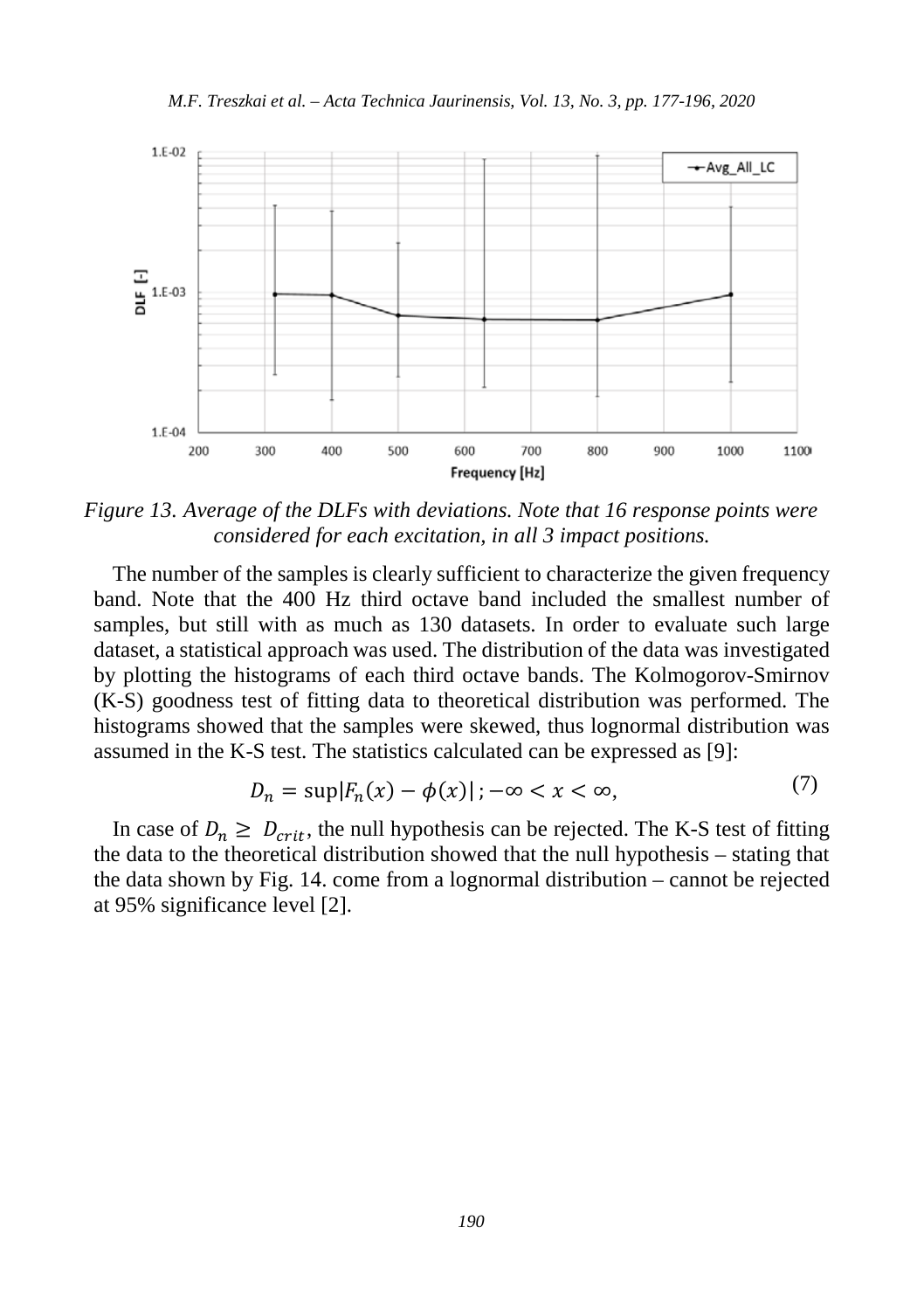

*Figure 14. Histogram of samples at 630 Hz third octave band, probability density function of the fitted lognormal distribution (blue line), expected value (red line) and the 95% confidence intervals (black dashed lines) of the fitted distribution function.* 

The histogram of the other third octave bands showed similar trends. Thus, the confidence intervals and the expected values were calculated from the fitted lognormal distributions.

# **4. DLF values application in Statistical Energy Analysis simulation**

In essence, SEA is a high frequency method, which assumes high modal density. In this work the mid-frequency range  $(355 - 1122 \text{ Hz})$  was considered for the analysis. Although, the method is generally suitable for flat plates, the particular structure examined in this paper was not the most ideal SEA subsystem, since it had quite low modal density in the mid-frequency range [20].

Simulations were run by the ESI VA One software. During the simulations, a 1 N point force was applied as the excitation. Every important parameter, such as the sizes, the mass and the material, were the same as for the real structure. The simulation was run with the expected DLF values from the log-normal distribution from the Half Power Bandwidth Method. The measurement curve was obtained from the RMS average of all response curves. The third octave band averages of the curves were considered. Fig. 15. shows the simulation results compared to the experiment.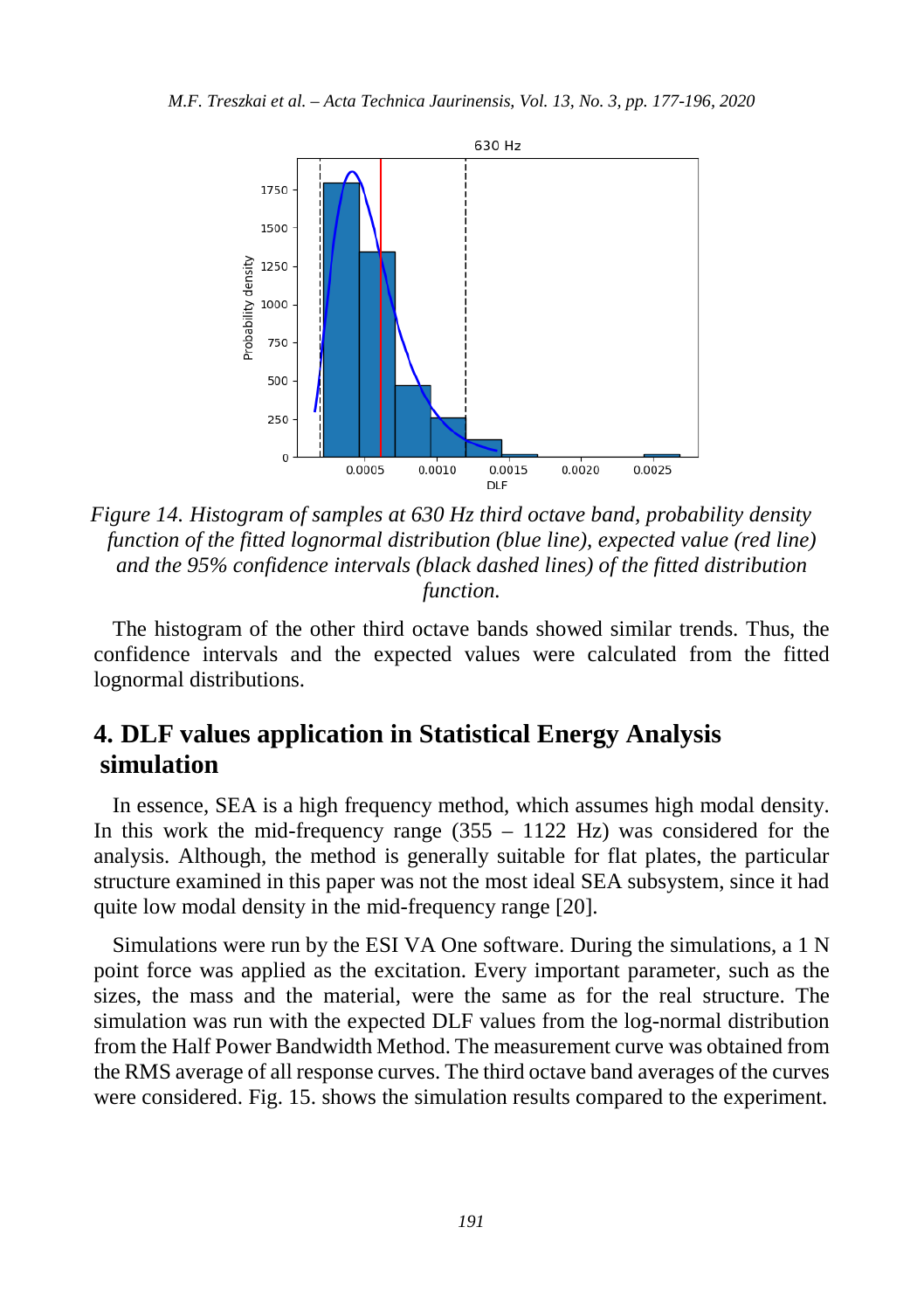

*Figure 15. Comparison of the velocity/force results for the simulation and experiment results. DLF values are the expected value of the log-normal distribution.* 

The simulation results showed good agreement with the measurements. The maximum difference was around 2 dB at 500 Hz. In order to illustrate the uncertainty of the DLF values, the maximum and minimum values were taken in all third octave bands and compared to the experiment, as shown in Fig. 16.



*Figure 16. Comparison of the velocity/force results for the measurement and simulation with applying the extreme values of the DLFs from the measurement data in Fig.13.*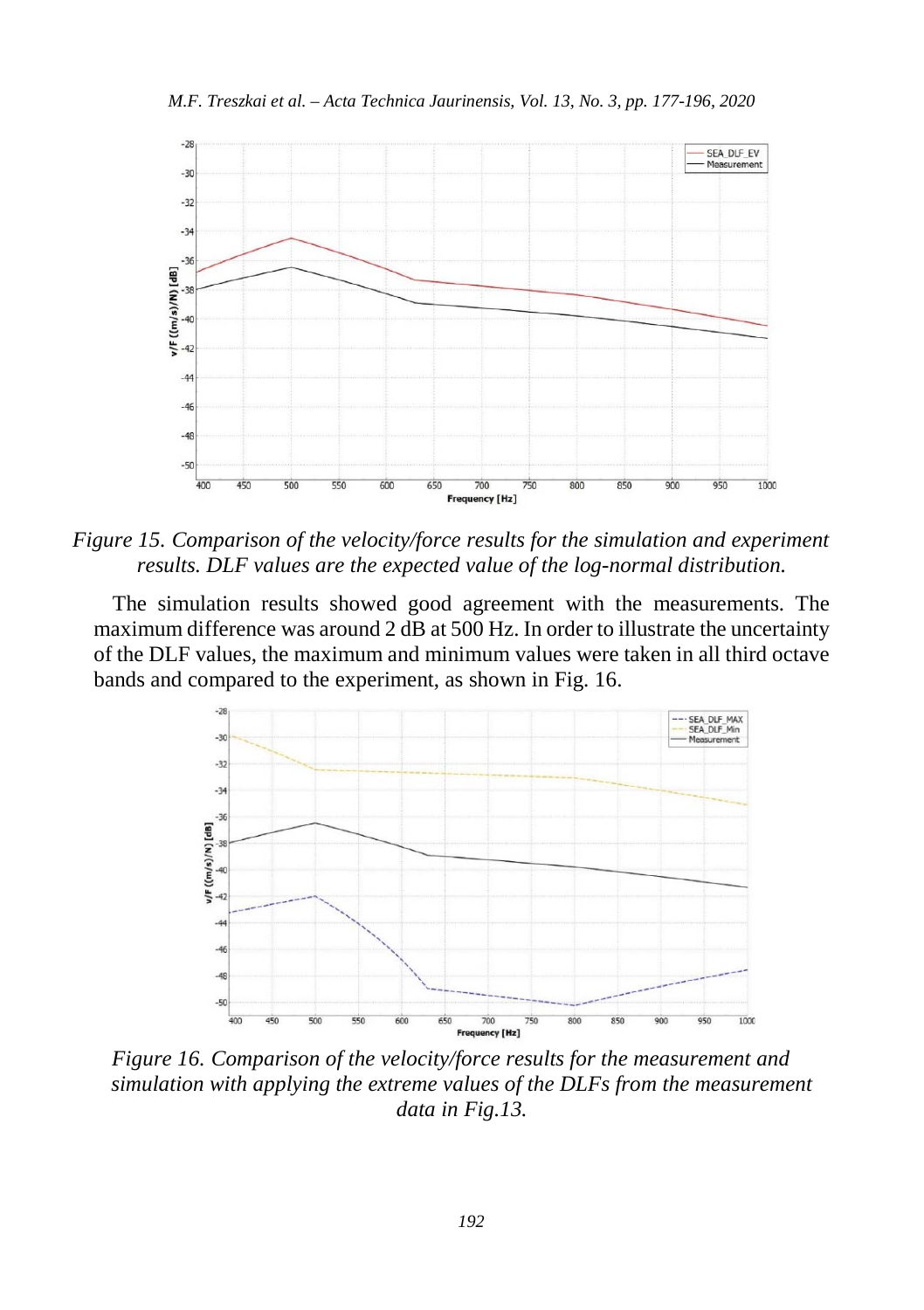As one can see, using the minimum and maximum extremes of the DLF can highly influence the results. The difference between the two extremes can be very large, for example about as much as 17 dB at 800 Hz. Since the DLF values follow log-normal distribution, the maximum and minimum values of the 95% confidence level were also taken and compared to the experiment, as shown in Fig. 17.



*Figure 17. Comparison of the velocity/force results for the measurement and simulation with applying the 95% confidence intervals of the DLFs from the measurement data as shown in Fig. 14.*

As one can see the difference can be still significant, with the maximum deviation around 11 dB at 800 Hz.

# **5. Conclusions**

As the examples showed, the value of measured DLF is highly influenced by the quality of the FRFs. All the parameters must be taken into account (e.g. coherences, frequency resolution, etc.) in order to achieve proper damping results, especially for such an extremely lightly damped plate, which was examined in this paper. Small changes in the setup can cause large differences in the damping. Therefore, it is recommended to ensure that the right ratio of the excitation force compared to the noise level is applied as well as that the frequency resolution of the setup is sufficiently fine. After the first measurement, one needs to check the results, from frequency resolution, and coherence point of view, because these parameters can affect the DLF significantly. The shaker excitation ensures nearly perfect coherence curves and smooth FRFs, but its connection could add damping, mass and stiffness to the system. On the other hand, the hammer excitation is free of these effect, but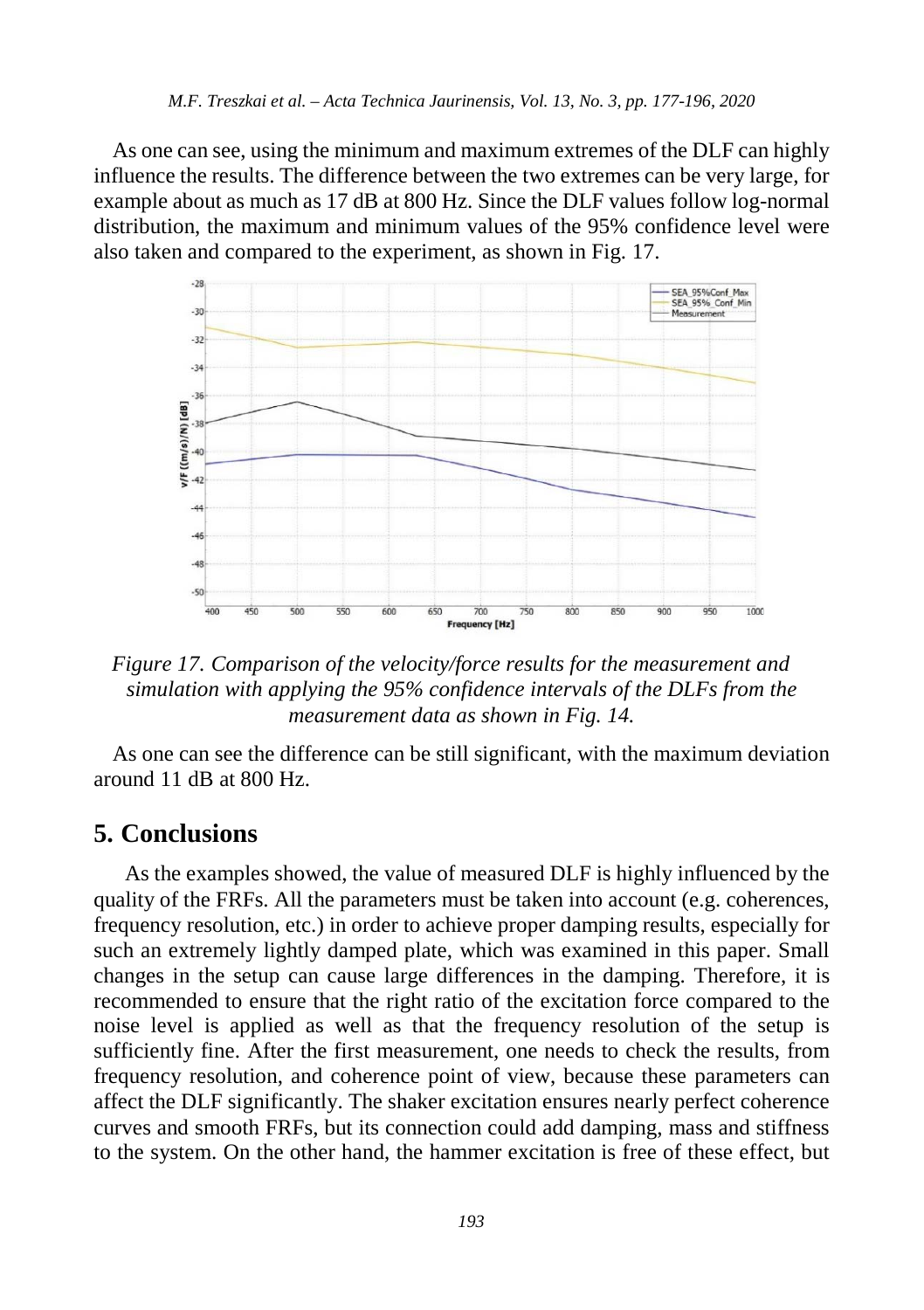inherently lead to less coherent FRFs than for the shaker case. Consequently, for a slightly damped plate the impact hammer excitation could be a better solution, if it is feasible. The capability of the Half Power Bandwidth Method is based on the individual resonance peaks. For this reason, the modal overlapping must be checked at higher frequencies. If the peaks are too close to each other, the method is unable to determine the Damping Loss Factor, and another damping determination method must be found. The DLF determination by HPBM required huge amount of work to calculate the damping from each individual peak, but as the results show, when the method is combined with the statistical analysis of a large number of samples, it is capable to obtain good results for a very sensitive structure. Future work should involve examining the applicability of these guidelines to more complex structures involving various damping materials.

# **Acknowledgement**

This work was supported by the Hungarian Academy of Sciences and Audi Hungaria Zrt. through the MTA-SZE Lendület Vehicle Acoustics Research Group and also through the "Internationalisation, initiatives to establish a new source of researchers and graduates and development of knowledge and technological transfer as instruments of intelligent specialisations at Széchenyi István University" (EFOP-3.6.1-16-2016-00017).

# **References**

- [1] R. H. Lyon, R. G. DeJong, Theory and Application of Statistical Energy Analysis, 2nd Edition, Butterworth-Heinemann, Oxford, 1995.
- [2] J. Petrik, R. Fiedler, P. Lepsík, Loss factor estimation of the plywood materials, JVE International LTD. Vibroengineering Procedia 7 (2015) pp. 1554-1563.
- [3] M. Bustamante, S. N. Y. Gerges, E. F. Vergara, J. P. Arenas, High Damping Characteristics of an Elastomer Particle Damper, International Journal of Acoustics and Vibration 21 (1) (2016) pp. 112-121. doi: *https://dx.doi.org/10.20855/ijav.2016.21.1401*
- [4] M. B. Mandale, P. Bangarubabu, S. M. Sawant, Damping Loss Factor Estimation by Experimental Method for Plate with Conventional and Composite Materials, International Journal on Design & Manufacturing Technologies 9 (2) (2015) pp. 6-13. doi: *<http://dx.doi.org/10.18000/ijodam.70152>*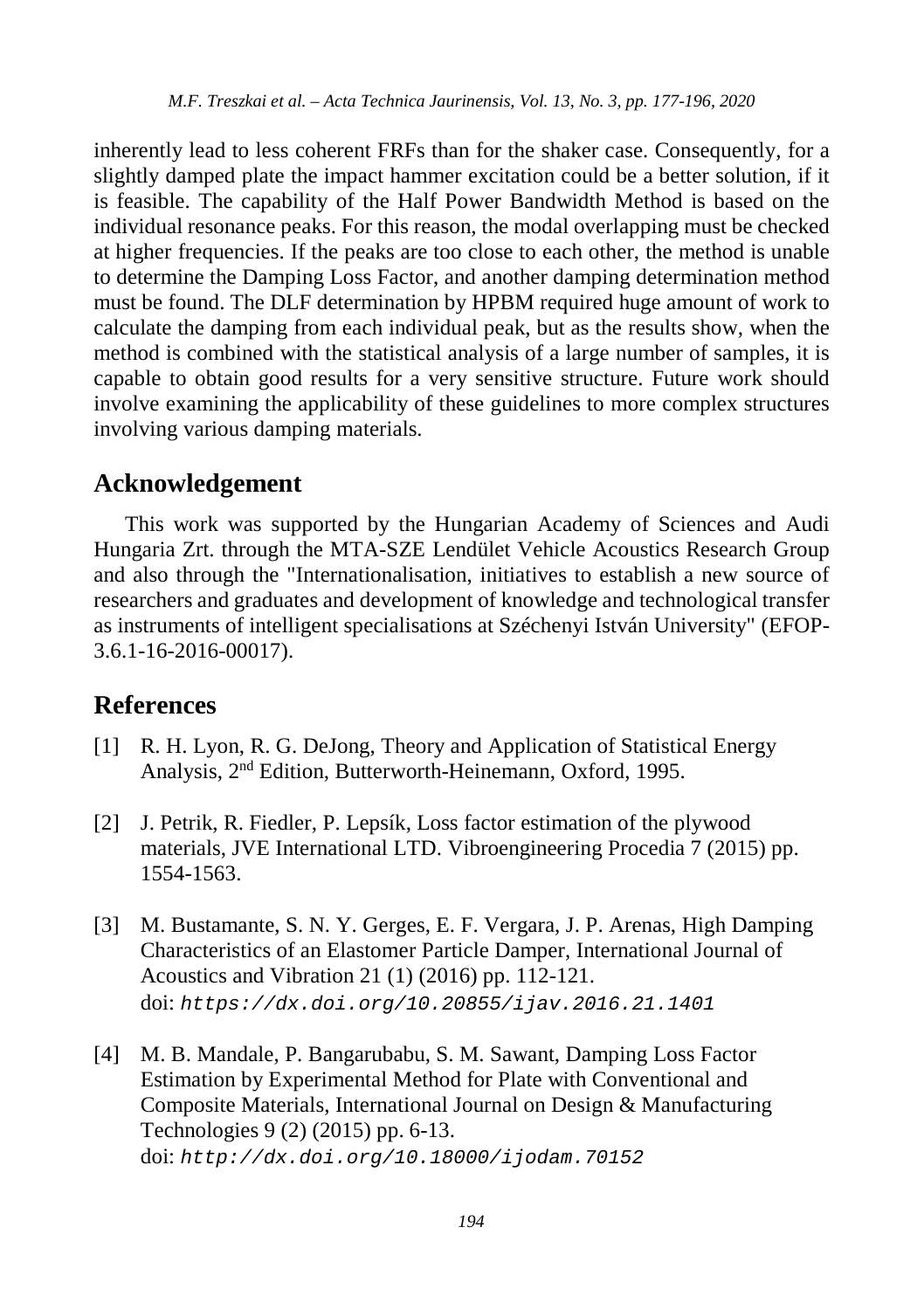*M.F. Treszkai et al. – Acta Technica Jaurinensis, Vol. 13, No. 3, pp. 177-196, 2020*

- [5] A. A. Jadhav, S. R. Desai, Estimation of Damping Loss Factor (DLF) for Automotive Glass, Journal of Basic and Applied Engineering Research 2 (6) (2015) pp. 435-438.
- [6] R. Cherif, J-D. Chazot, N. Atalla, Damping Loss Factor Estimation of Two-Dimensional Orthotropic Structures from a Displacement Field Measurement, Journal of Sound Vibration 356 (2015) pp. 61-71. doi: *<https://doi.org/10.1016/j.jsv.2015.06.042>*
- [7] M. Jaber, H. Schneeweiss, J. Bös, T. Melz, Measurement of the Damping Properties of Carbon Composite Plates by the Power Input Method, Proceedings of ISMA2014 Including USD2014, EMVeM, 2014 pp. 1445- 1458.
- [8] L. Zoghaib, P-O. Mattei, Damping Analysis of a Free Aluminum Plate, Journal of Vibration and Control 21 (11) (2015) pp. 2083-2089. doi: *https://doi.org/10.1177/1077546313507098*
- [9] N. Schiller, R. Cabell, F. Grosveld, Impact of Damping Uncertainty on SEA Model Response Variance, Noise-Con 2010, Baltimore, Maryland, 2010. April 19-21.
- [10] R. Cabell, N. Schiller, A. Allen, M. Moeller, Loss Factor Estimation Using the Impulse Response Decay Method on a Stiffened Structure, Inter-Noise 2009, Ottawa, Canada, 2009. August 23-26.
- [11] N. K. Mandal, R. A. Rahman, M. S. Leong, Experimental Study on Loss Factor for Corrugated Plates by Bandwidth Method, Ocean Engineering (31) (2004) pp. 1313-1323. doi: *https://doi.org//10.1016/j.oceaneng.2003.08.003*
- [12] M. Iwaniec, Damping Loss Factor Estimation in Plates, Molecular and Quantum Acoustics (24) (2003) pp. 61-68.
- [13] P. R. Mantena, Frequency-Domain Vibration Analysis for Characterizing the Dynamic Mechanical Properties of Materials, 1996 ASEE Annual Conference Proceedings, Session 1626, 1996.